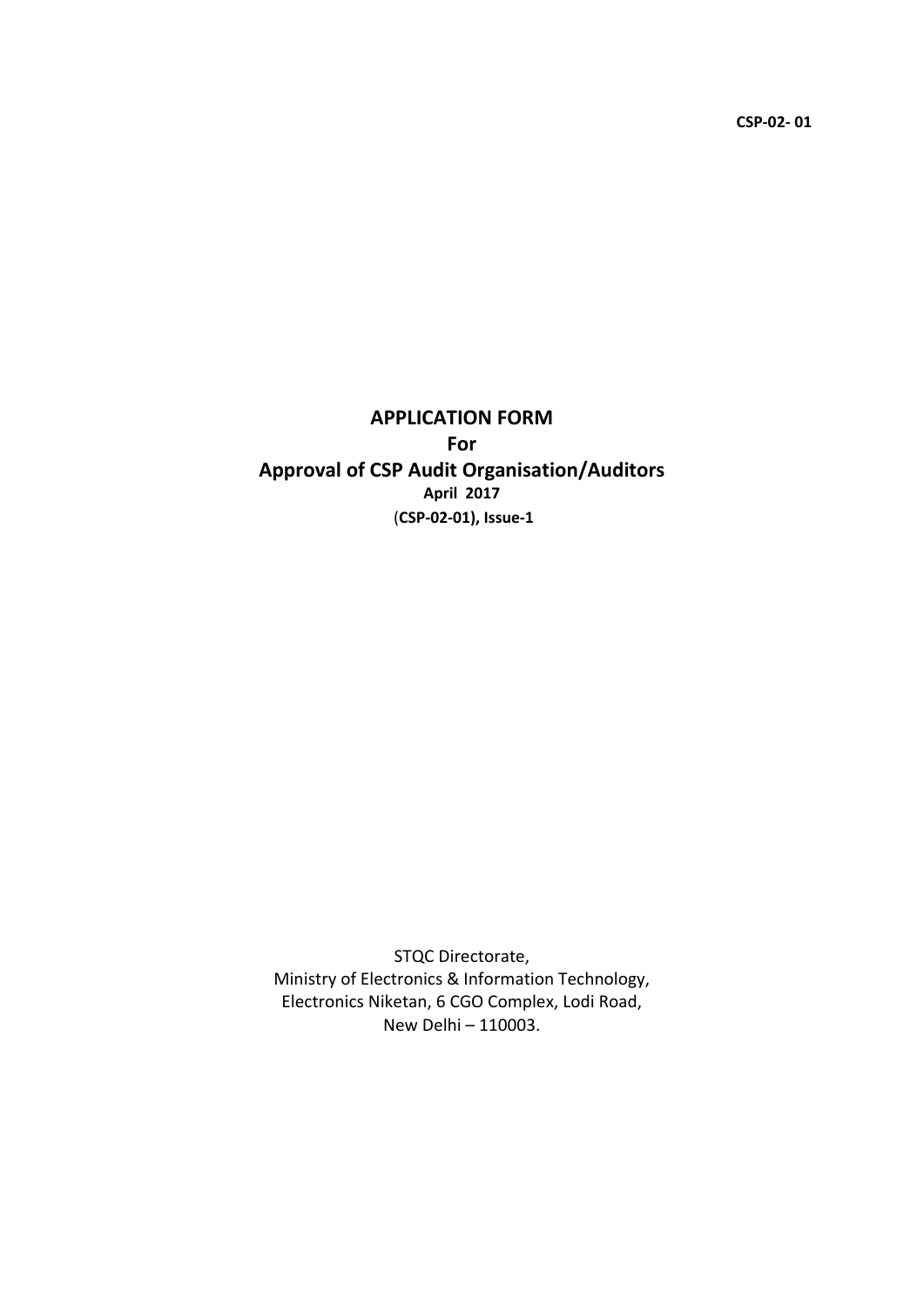## APPLICATION FORM

### 1. *Audit Organisation*:

| Name of the Audit Organisation: (Permanent              |  |
|---------------------------------------------------------|--|
| Facility)                                               |  |
| Address:                                                |  |
|                                                         |  |
| Telephone No.:                                          |  |
|                                                         |  |
| E-mail:                                                 |  |
|                                                         |  |
| Website:                                                |  |
|                                                         |  |
| Multi-location? If Yes, pl. enclose list with addresses |  |
| & local contact details.                                |  |
|                                                         |  |

- *2. Legal status of Audit Organisation and date of establishment (please give Registration No. and name of authority who granted the registration). Enclose* 
	- *2.1 Copy of legal identity/certificate of Incorporation.*
	- *2.2 Copy of ISO 9001 certificate covering CSP auditing as one of the scope item*
- *3. Other approvals/certifications/accreditations if any of audit organisation as of date:*

#### *4. Senior Management*

## 4.1 Chief Executive/Head of the Audit Organisation:\_\_\_\_\_\_\_\_\_\_\_\_\_\_\_\_\_\_\_\_\_\_\_\_\_\_\_\_\_\_\_\_\_\_\_\_\_\_\_\_

| Telephone No. | No.<br>Mobile. | iil ID<br>mail |
|---------------|----------------|----------------|
|               |                |                |

#### 4.2 Person responsible for the organisation management system: \_\_\_\_\_\_\_\_\_\_\_\_\_\_\_\_\_\_

| Telephone No. | Mobile No. | Email ID |
|---------------|------------|----------|
|               |            |          |

#### 4.3 Person responsible for Technical operations: \_\_\_\_\_\_\_\_\_\_\_\_\_\_\_\_\_\_\_\_\_\_\_\_\_\_\_\_\_\_\_

| Telephone No. | Mobile<br>No. | <i>c</i> mail ID |
|---------------|---------------|------------------|
|               |               |                  |

#### 4.4 Contact person for interacting with STQC: \_\_\_\_\_\_\_\_\_\_\_\_\_\_\_\_\_\_\_\_\_\_\_\_\_\_\_\_\_\_\_\_\_\_\_

| Telephone No. | Mobile No. | Email ID |
|---------------|------------|----------|
|               |            |          |